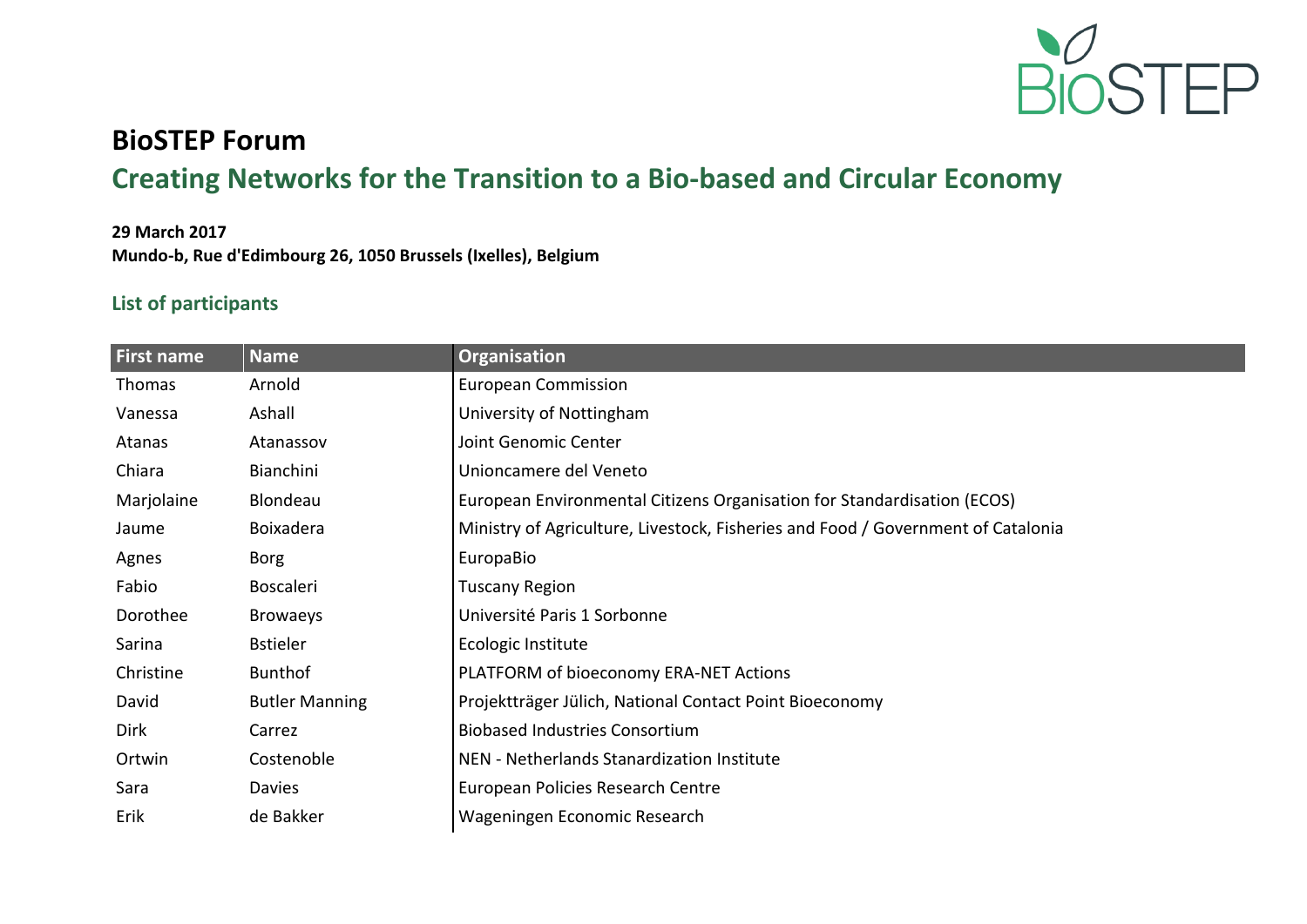| Bernard        | de Galembert     | Confederation of European Paper Industries             |
|----------------|------------------|--------------------------------------------------------|
| Giampiero      | de la Feld       | <b>ENCO</b> srl                                        |
| Marc           | de Smet          | <b>European Commission</b>                             |
| Emanuela       | Dimonte          | <b>PNO Consultants</b>                                 |
| Joanne         | Dupont-Inglis    | EuropaBio                                              |
| Judith         | Estol            | Government of Catalonia - Representation at the EU     |
| <b>Ioannis</b> | Fallas           | Bioenergy and Environment Cluster of Western Macedonia |
| Owen           | Feeney           | Department of the Taoiseach                            |
| Willem         | Frens            | <b>BA2C Europe / Latin America</b>                     |
| Elfriede       | Fuhrmann         |                                                        |
| Margherita     | Genua            | <b>ENCO</b> srl                                        |
| Holger         | Gerdes           | Ecologic Institute                                     |
| Francesc       | Giró i Fontanals | Waste Agency of Catalonia                              |
| Laura          | Griestop         | <b>BIOCOM AG</b>                                       |
| <b>Marius</b>  | Hasenheit        | Ecologic Institute                                     |
| Kjell          | Ivarsson         | Copa-Cogeca                                            |
| Rainer         | Janssen          | <b>WIP Renewable Energies</b>                          |
| Zoritza        | Kiresiewa        | Ecologic Institute                                     |
| Dietmar        | Lemmens          | Municipality of Bergen op Zoom                         |
| Jesper         | Lund-Larsen      | United Federation of Danish Workers (3F)               |
| <b>Boris</b>   | Mannhardt        | <b>BIOCOM AG</b>                                       |
| Magnus         | Matisons         | <b>BioFuel Region</b>                                  |
| Harald         | Mauser           | European Forest Institute (EFI)                        |
| Filippo        | Mazzariol        | Unioncamere del Veneto                                 |
| Greet          | Overbeek         | Wageningen Economic Research                           |
|                |                  |                                                        |